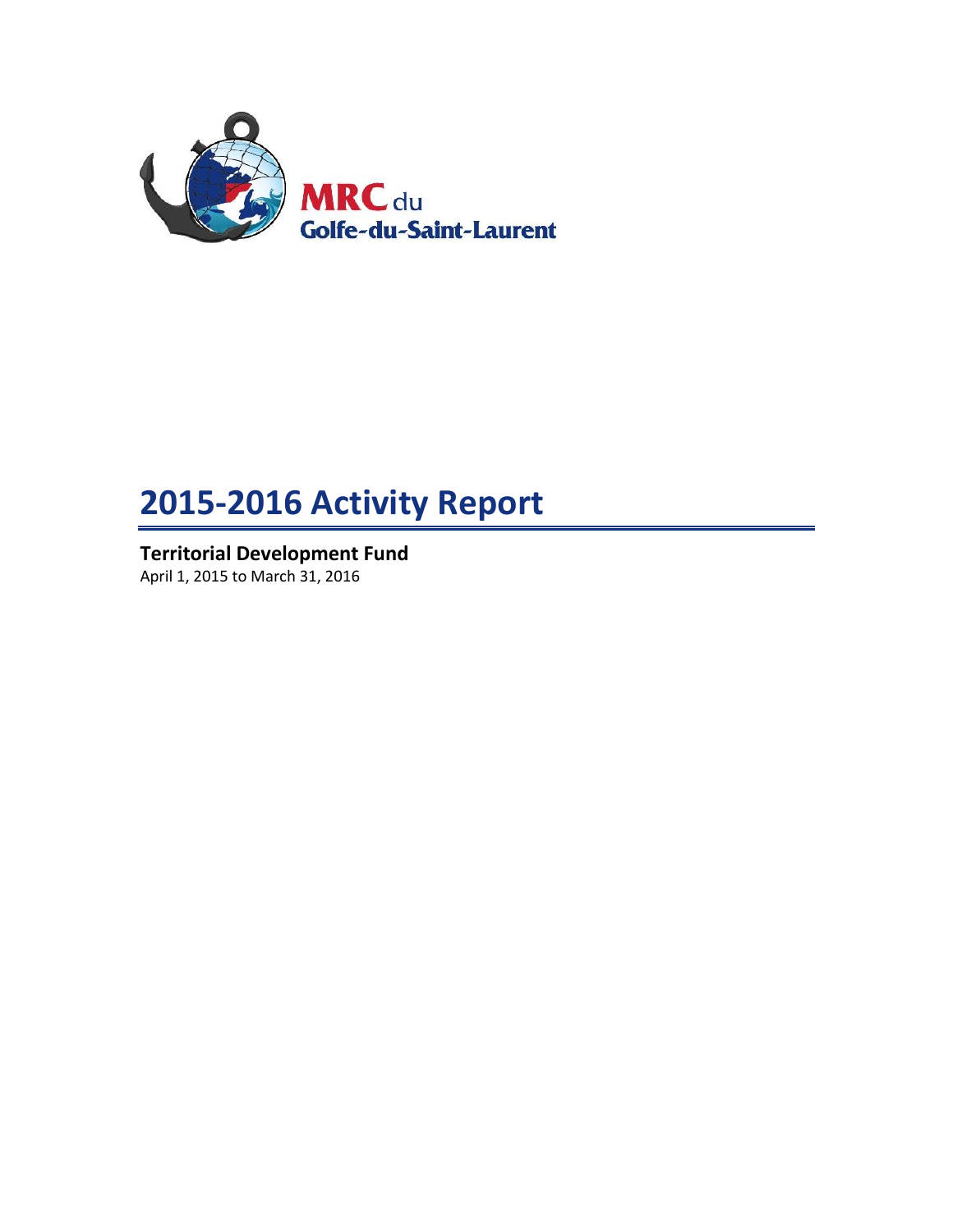## **I N T R O D U C T I O N**

The MRC du Golfe-du-Saint-Laurent is pleased to present their activity report demonstrating the investments under the Territorial Development Fund (FDT) between April 1, 2015 and March 31, 2016.

### **F I N A N C I A L E N V E L O P E F O R T H E T E R R I T O R I A L D E V E L O P M E N T F U N D**

Here is the amount received for the Territorial Development Fund:

|                                                                                  | $\blacksquare$ . The contract of the contract of the contract of the contract of the contract of the contract of the contract of the contract of the contract of the contract of the contract of the contract of the contract of the |
|----------------------------------------------------------------------------------|--------------------------------------------------------------------------------------------------------------------------------------------------------------------------------------------------------------------------------------|
| Surplus from the Conférence régionales des élus de la Côte-Nord                  | \$210,069.01                                                                                                                                                                                                                         |
| Ministère des Affaires municipales et de l'Occupation du territoire <sup>1</sup> | \$925,819.00                                                                                                                                                                                                                         |

#### **Total financial envelope \$1 135 888.01**

 $\overline{\phantom{a}}$ 

# **I N T E R V E N T I O N P R I O R I T I E S**

The MRC du Golfe-du-Saint-Laurent defines each intervention priority and the projects that received funding under this fund during the period of this report.

#### **Priority 1**  $\rightarrow$  The implementation of its mandate regarding land planning and development of the territory

- Modification and adoption of the Land Use and Development Plan;
- Revision of the risk coverage and fire safety plan;
- Preparation of the plan for the management of residual materials;
- Information about the management of leases of recreational sites.

| <b>Projects</b>                                                                                                                              | Amount<br>allocated | Amount<br>disbursed | <b>Balance</b><br>payable |
|----------------------------------------------------------------------------------------------------------------------------------------------|---------------------|---------------------|---------------------------|
| <b>MRC du Golfe-du-Saint-Laurent</b><br>Land Planner - Work and steps in view of adoption of the Land<br>Use and Development Plan of the MRC | \$76,564.70         | \$76,564.70         |                           |
| <b>Stantec</b><br>Elaboration of land use and development plan                                                                               | \$18,756.00         | \$18,756.00         |                           |
| <b>Total</b>                                                                                                                                 | \$95,320.07         | \$95,320.07         |                           |

<sup>&</sup>lt;sup>1</sup> The budget allocated to the Rural Development Fund represents an amount of \$264,269 and this amount is included in the \$925,819 for the Territorial Development Fund.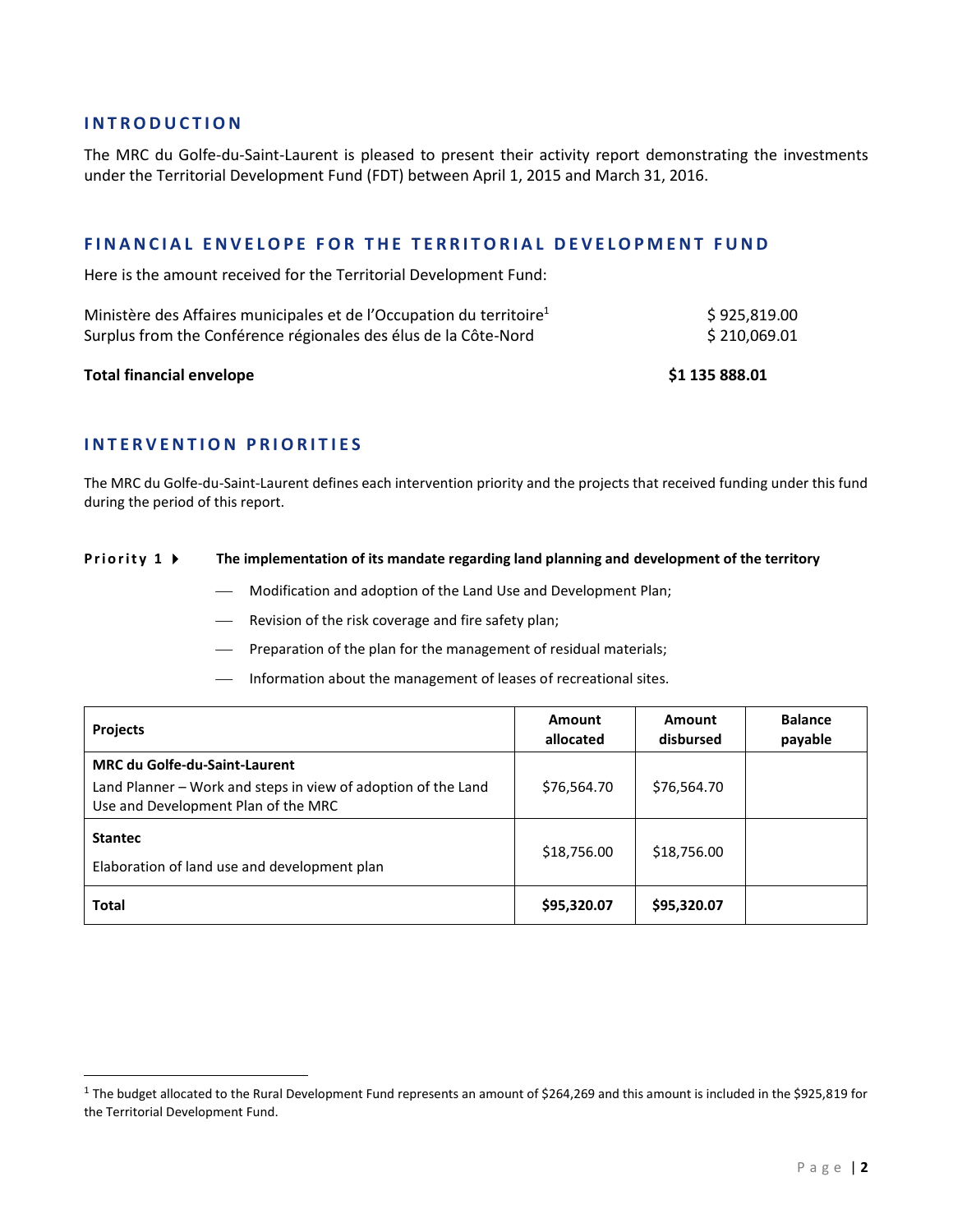#### **Priority 2 •** The support to local municipalities in professional expertise or to establish sharing of services (social, **cultural, tourist, environmental, technological or other)**

- $-$  Support and sharing of services to the municipalities of the MRC;
- Support and sharing of expertise for all municipal services (urban planning, services, fire, etc.).

| <b>Projects</b>                               | Amount<br>allocated | Amount<br>disbursed | <b>Balance</b><br>payable |
|-----------------------------------------------|---------------------|---------------------|---------------------------|
| No projects were financed under this priority |                     |                     |                           |
| <b>Total</b>                                  |                     |                     |                           |

#### **Priority 3 FI** The promotion of entrepreneurship, support of entrepreneurship and the enterprise

- Foster the creation and/or maintenance of sustainable jobs;
- Provide continuous support to entrepreneurs with the realization of their project (business plan, studies, references);
- Promote social development and support the promoters of social economy enterprises;
- Accompany, support technically and/or financially potential entrepreneurs or those who are already active (consultation activities, orientation, reference, support in training);
- Provide and ensure the management of the programs offered to our clientele: (Young Promoters, support to the self-employed worker, Fund for the development of social economy enterprises, employment assistance services);
- Provide and ensure the management of investment funds such as the Local Investment Fund (FLI) and the Local Solidarity Fund (FLS).

| Projects                                 | Total cost of<br>project | Amount<br>allocated | Amount<br>disbursed | <b>Balance</b><br>payable |
|------------------------------------------|--------------------------|---------------------|---------------------|---------------------------|
| <b>Ado-Cité Maison des Jeunes</b>        |                          |                     |                     |                           |
| 2015 – Operating costs                   | \$13,853.00              | \$500.00            | \$500.00            | \$0.00                    |
|                                          |                          |                     |                     |                           |
| <b>LNS Community Seafood Coop</b>        |                          |                     |                     |                           |
| Cold room renovation                     | \$21,074.60              | \$3,161.19          | \$3,161.19          | \$0.00                    |
|                                          |                          |                     |                     |                           |
| Enviro-Llecte Inc.                       |                          |                     |                     |                           |
| Greenhouse tunnels and permaculture      | \$39,778.60              | \$5,000.00          | \$5,000.00          | \$0.00                    |
| gardens for vegetable production - 2015  |                          |                     |                     |                           |
| <b>CDLS Gros Mecatina</b>                |                          |                     |                     |                           |
| Bakeapple production intensification     | \$22,941.00              | \$5,000.00          | \$5,000.00          | \$0.00                    |
| 2015                                     |                          |                     |                     |                           |
| <b>RDEM</b>                              |                          |                     |                     |                           |
| Implementation of fruit bushes 2015      | \$45,051.87              | \$5,000.00          | \$5,000.00          | \$0.00                    |
|                                          |                          |                     |                     |                           |
| Enviro-Llecte Inc.                       |                          |                     |                     |                           |
| Greenhouse tunnels and permaculture      | \$35,818.80              | \$5,000.00          | \$4,000.00          | \$1,000.00                |
| gardens for vegetable production $-2016$ |                          |                     |                     |                           |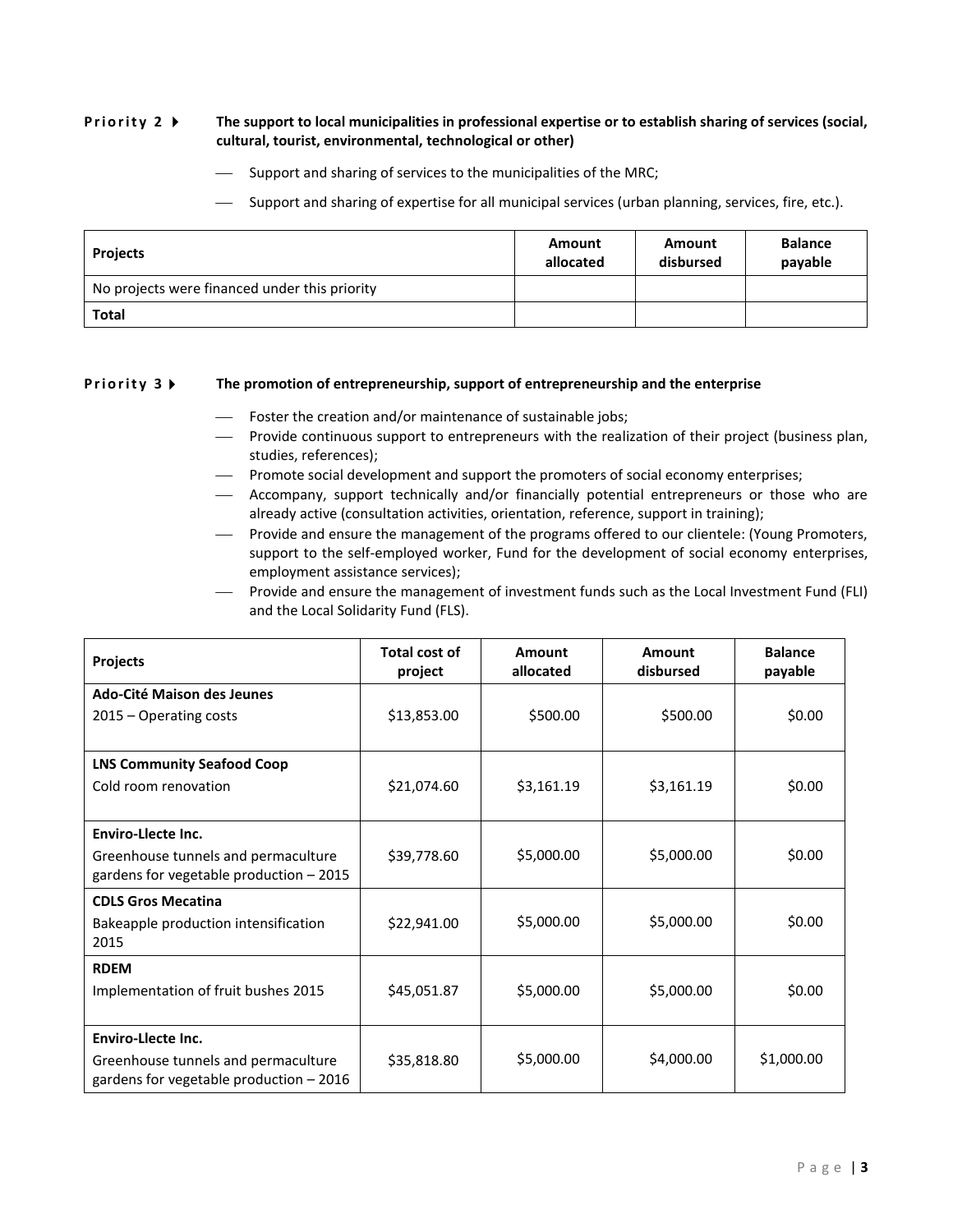| <b>CDLS Gros Mecatina</b><br>Bakeapple production intensification<br>2016 | \$39,668.80  | \$5,000.00   | \$4,000.00   | \$1,000.00 |
|---------------------------------------------------------------------------|--------------|--------------|--------------|------------|
| <b>RDEM</b><br>Implementation of fruit bushes 2016                        | \$113,784.00 | \$5,000.00   | \$4,000.00   | \$1,000.00 |
| I & S Seafoods<br><b>Equipment Purchase</b>                               | \$400,000.00 | \$10,000.00  | \$10,000.00  | \$0.00     |
| <b>LNS Biofoods Cooperative</b><br>Research Chair                         | \$45,000.00  | \$45,000.00  | \$45,000.00  | \$0.00     |
| <b>Development Agents</b><br>Work of development agents                   | \$20,932.28  | \$20,932.28  | \$20,932.28  | \$0.00     |
| <b>Rural Development Agents</b><br>Work of rural development agents       | \$90,540.82  | \$90,540.82  | \$90,540.82  | \$0.00     |
| <b>Total</b>                                                              | \$888,443.77 | \$200,134.29 | \$197,134.29 | \$3,000.00 |

### **Priority 4**  $\blacktriangleright$  The mobilization of communities and support towards the realization of strategic projects to improve **living environments, in particular in the areas of social, cultural, economic and environmental**

 Establish partnerships and financially support community organizations in order to improve the quality of life of our residents in the following areas and with the following clientele: seniors, families, young people, fishing, aquaculture, agri-food, tourism, leisure, economic diversification, training of the work force, transport, telecommunications, environment, fire safety.

| <b>Projects</b>                                   | <b>Total cost of</b><br>project | <b>Amount</b><br>allocated | <b>Amount</b><br>disbursed | <b>Balance payable</b> |
|---------------------------------------------------|---------------------------------|----------------------------|----------------------------|------------------------|
| <b>LNS Biofoods Cooperative</b><br>Research Chair | \$694,000.00                    | \$45,000.00                | \$45,000.00                | \$0.00                 |
| <b>MRC de Manicougan/Assembly MRC</b>             | \$60,000.00                     | \$11,148.00                | \$11,148.00                | \$0.00                 |
| <b>Total</b>                                      | \$754,000.00                    | \$56,148.00                | \$56,148.00                | \$0.00                 |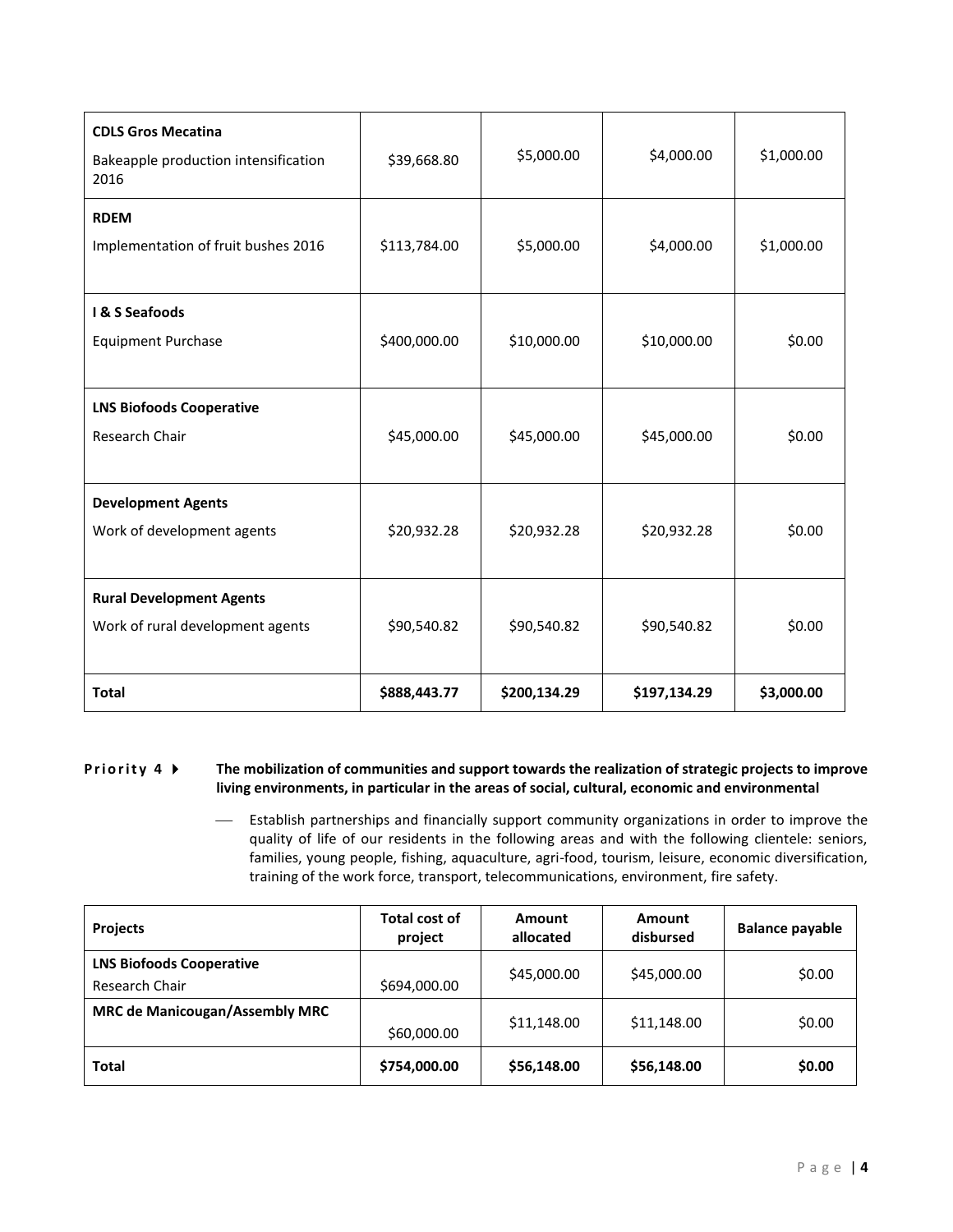# **Priority 5**  $\triangleright$  The establishment, funding and implementation of sectoral agreements for local and **regional development with government departments or agencies**

 Work in collaboration with other organizations, government departments or others (MRC, Assembly of the MRCs of the North Shore) in order to agree on the sectoral agreements.

| <b>Projects</b>                               | Amount<br>allocated | Amount<br>disbursed | <b>Balance</b><br>payable |
|-----------------------------------------------|---------------------|---------------------|---------------------------|
| No projects were financed under this priority |                     |                     |                           |
| <b>Total</b>                                  |                     |                     |                           |

#### **Priority 6**  $\triangleright$  The support for rural development within the MRC of Golfe-du-Saint-Laurent

- The well-being of the population (sports and leisure);
- Job creation;
- Proximity services;
- Communication.

| <b>Projects</b>                                                                                               | <b>Total cost of</b><br>project | Amount<br>allocated | Amount<br>disbursed | <b>Balance</b><br>payable |
|---------------------------------------------------------------------------------------------------------------|---------------------------------|---------------------|---------------------|---------------------------|
| <b>St-Paul's Recreational Committee</b><br>Purchase of play structure                                         | \$35,399.00                     | \$25,000.00         | \$25,000.00         | \$0.00                    |
| <b>Harrington Harbour Community Radio</b><br>Purchase of a NAAD emergency security<br>system                  | \$13,383.35                     | \$9,245.01          | \$9,245.01          | \$0.00                    |
| <b>Harrington Harbour Sports Committee</b><br>Materials to replace floor and boards of<br>rink                | \$76,361.14                     | \$25,000.00         | \$20,000.00         | \$5,000.00                |
| <b>Voyages Coste</b><br>Implementation of a reservation system                                                | \$63,290.28                     | \$25,000.00         | \$20,000.00         | \$5,000.00                |
| Municipalité de la Côte-Nord du Golfe-<br>du-Saint-Laurent<br>Recycling pilot project                         | \$10,100.27                     | \$7,600.27          | \$6,080.22          | \$1,520.05                |
| Municipalité de la Côte-Nord du Golfe-<br>du-Saint-Laurent<br>Recreo-touristic space - Le Nique à<br>Goelands | \$40,353.78                     | \$25,000.00         | \$20,000.00         | \$5,000.00                |
| <b>LNS Home help Cooperative</b><br>First aid training for employees                                          | \$9,612.00                      | \$7,600.80          | \$6,080.67          | \$1,520.13                |
| <b>Quebec Labrador Foundation</b><br>The ties that bind                                                       | \$80,996.00                     | \$9,912.40          | \$7,929.92          | \$1,982.48                |
| Permanord<br>Irrigation system for Greenhouse GM                                                              | \$14,220.00                     | \$5,038.00          | \$4,030.40          | \$1,007.60                |